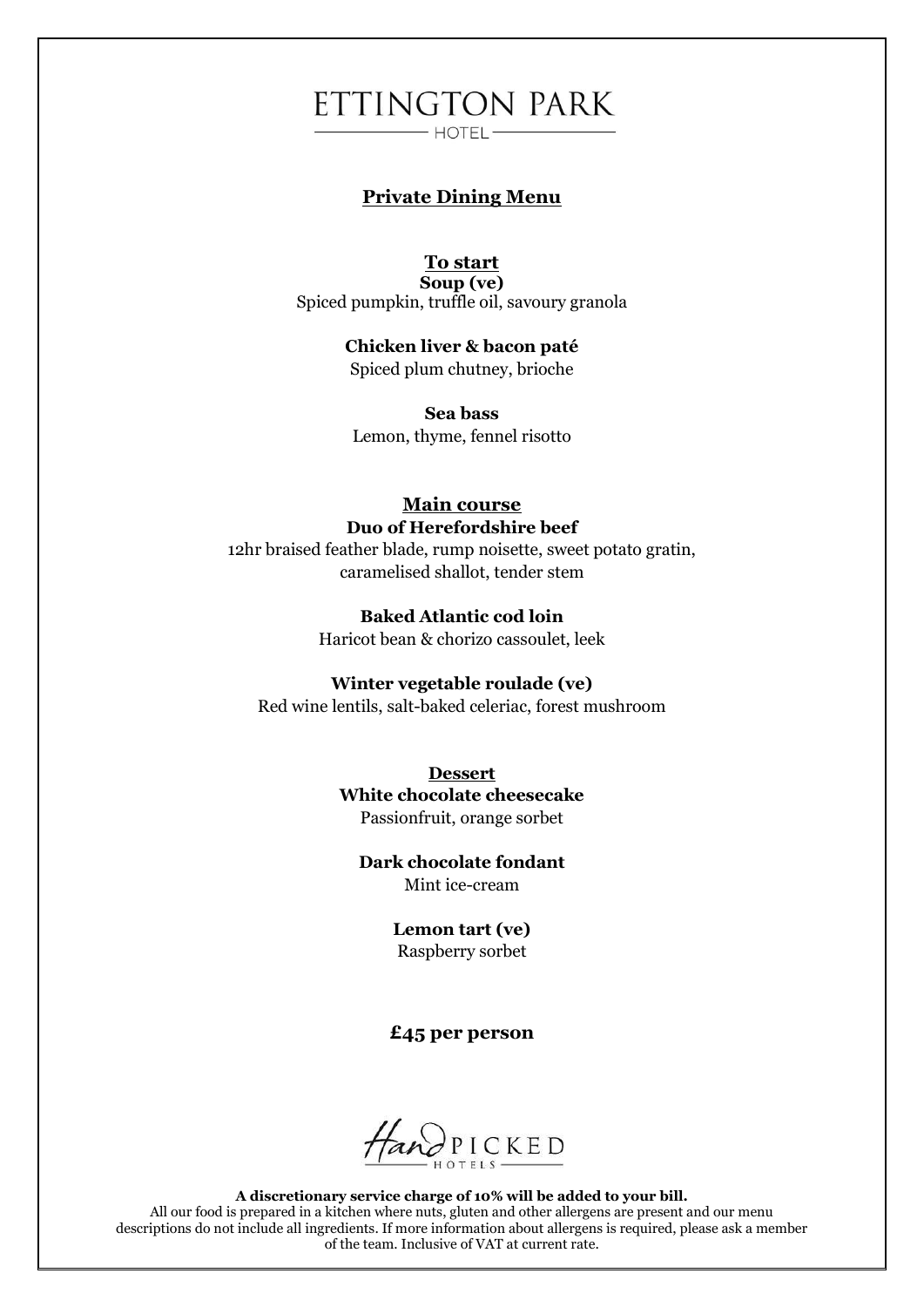# ETTINGTON PARK  $\overline{\phantom{0}}$  HOTEL  $\overline{\phantom{0}}$

## **A Taste of Ettington**

**Soup**  Spiced pumpkin, greek yoghurt, savoury granola

**\*\*\*\***

**Islay scallops** Pork croquette, cauliflower, apple

**\*\*\*\***

#### **Sorbet**

Pear & prosecco

**\*\*\*\***

## **Herefordshire beef** Suet pudding, fillet medallion, celeriac

\*\*\*\*

**Cotswold honey sponge** Milk ice-cream, mulled wine fruits

**Five courses £55 per person £75 per person with wine flight**

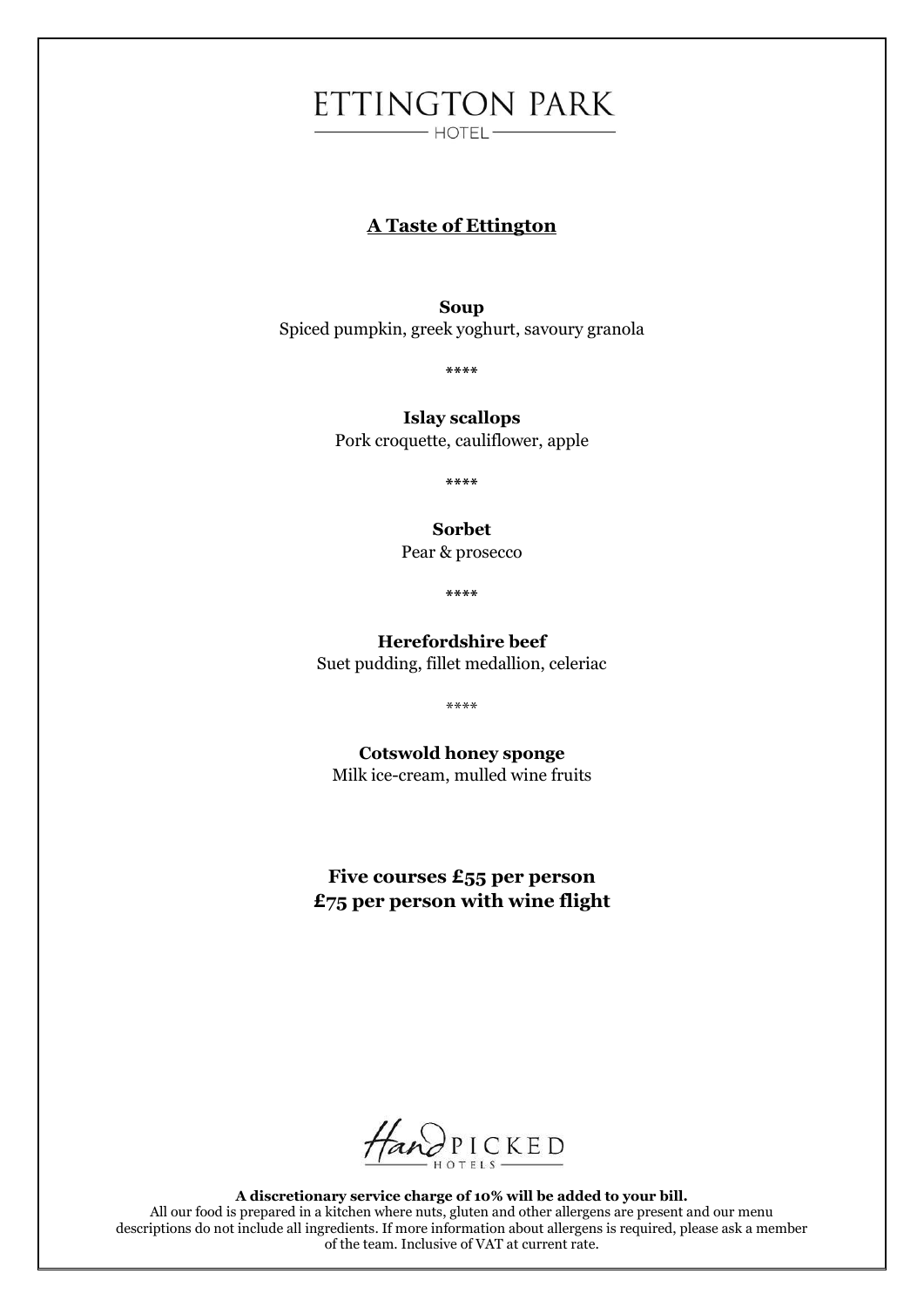# ETTINGTON PARK  $-$  HOTEL $-$

## **Vegan Tasting Menu**

#### **Soup (ve)**

Leek & potato, wild rice, honey & spelt loaf

**\*\*\*\***

**Heritage tomato** Grilled fig, tomato & herb tea

\*\*\*\*

#### **Sorbet**

Pear & prosecco

**\*\*\*\***

#### **Winter vegetable roulade**

Salt-baked celeriac, artichoke, forest mushroom, braised red wine lentils

\*\*\*\*

**Rice pudding**

**£45 per person**